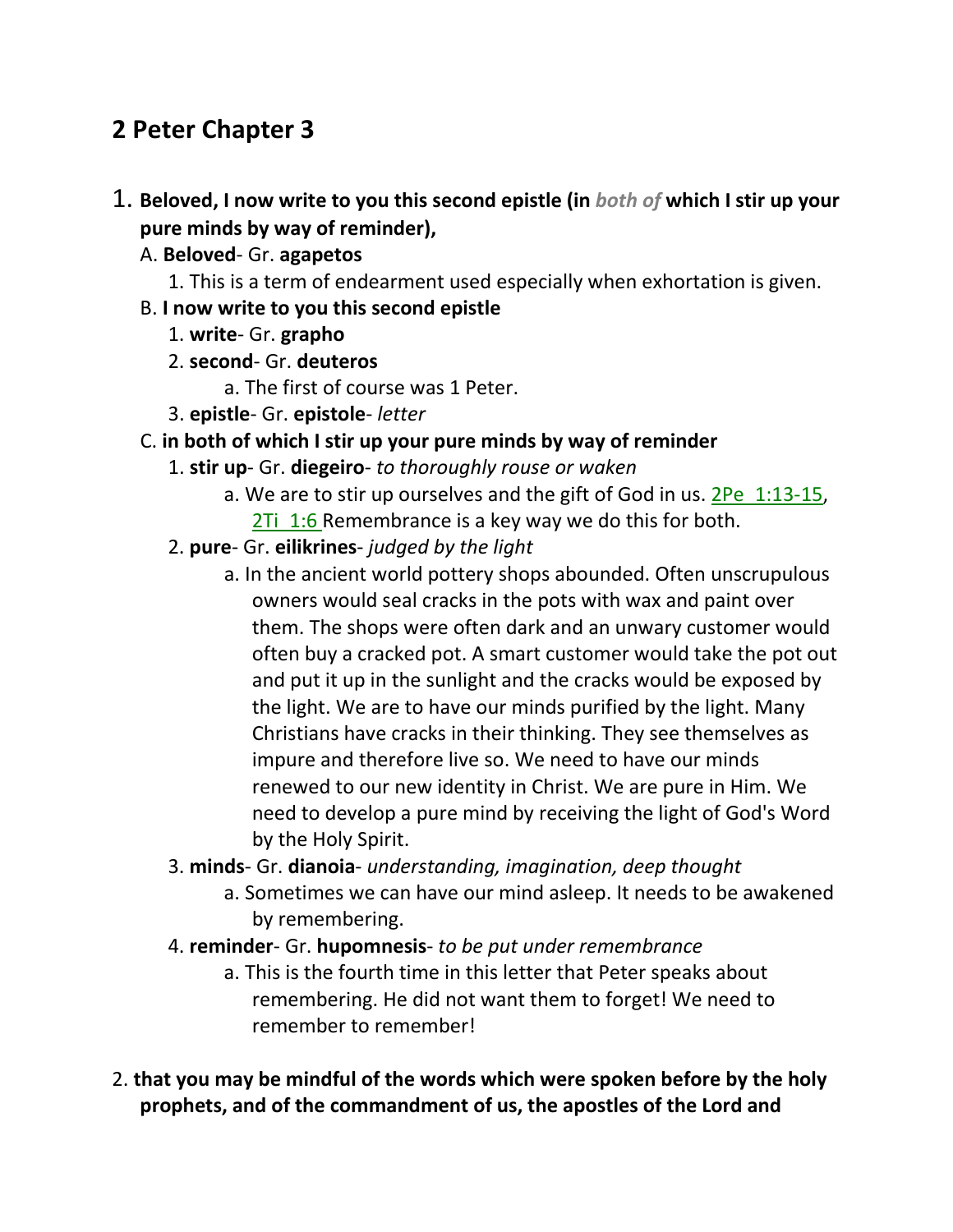**Savior,** 

- A. **that you may be mindful of the words which were spoken before by the holy prophets,**
	- 1. **mindful** Gr. **mnaomai**
	- 2. **words** Gr. **rhema** *spoken words*
	- 3. **spoken** Gr. **proereo** *to speak before or in advance*
		- a. We need to stay mindful of the words of God. This is done by daily study of the Word.
	- 4. **holy** Gr. **hagios**
	- 5. **prophets-** Gr. **prophetes**
		- a. These were the OT prophets that prophesied about the coming of Christ.

## B. **and of the commandment of us,**

- 1. **commandment** Gr. **entole**
	- a. This is the command to repent and believe the gospel. Mark 1:15,

## 1 John 3:23

## C. **the apostles of the Lord and Savior**

- 1. **apostles** Gr. **apostolos**
	- a. These are the apostles of the Lamb- the twelve disciples.
	- b. I don't believe God was behind Peter holding a lottery to pick the replacement for Judas. I believe the Apostle Paul was God's choice. He was one born out of due time. 1 Cor. 15:8
	- c. The church is built upon the foundation of the OT prophets and NT apostles. Eph. 2:20
- 2. **Lord** Gr. **kurios** *Master, owner*
- 3. **Savior** Gr. **soter** *one who saves or delivers*

## 3. **knowing this first: that scoffers will come in the last days, walking according to their own lusts,**

- A. **knowing this first,**
	- 1. **knowing** Gr. **ginosko** *to know by experience or personal involvement*
	- 2. **first** Gr. **proton**
		- a. This phrase means that it is of utmost importance to know.

## B. **that scoffers will come in the last days,**

- 1. **scoffers** Gr. **empaiktes** *a mocker, derider, scoffer*
	- a. These reject the divine origin of the Word of God, thus they reject what is written therein.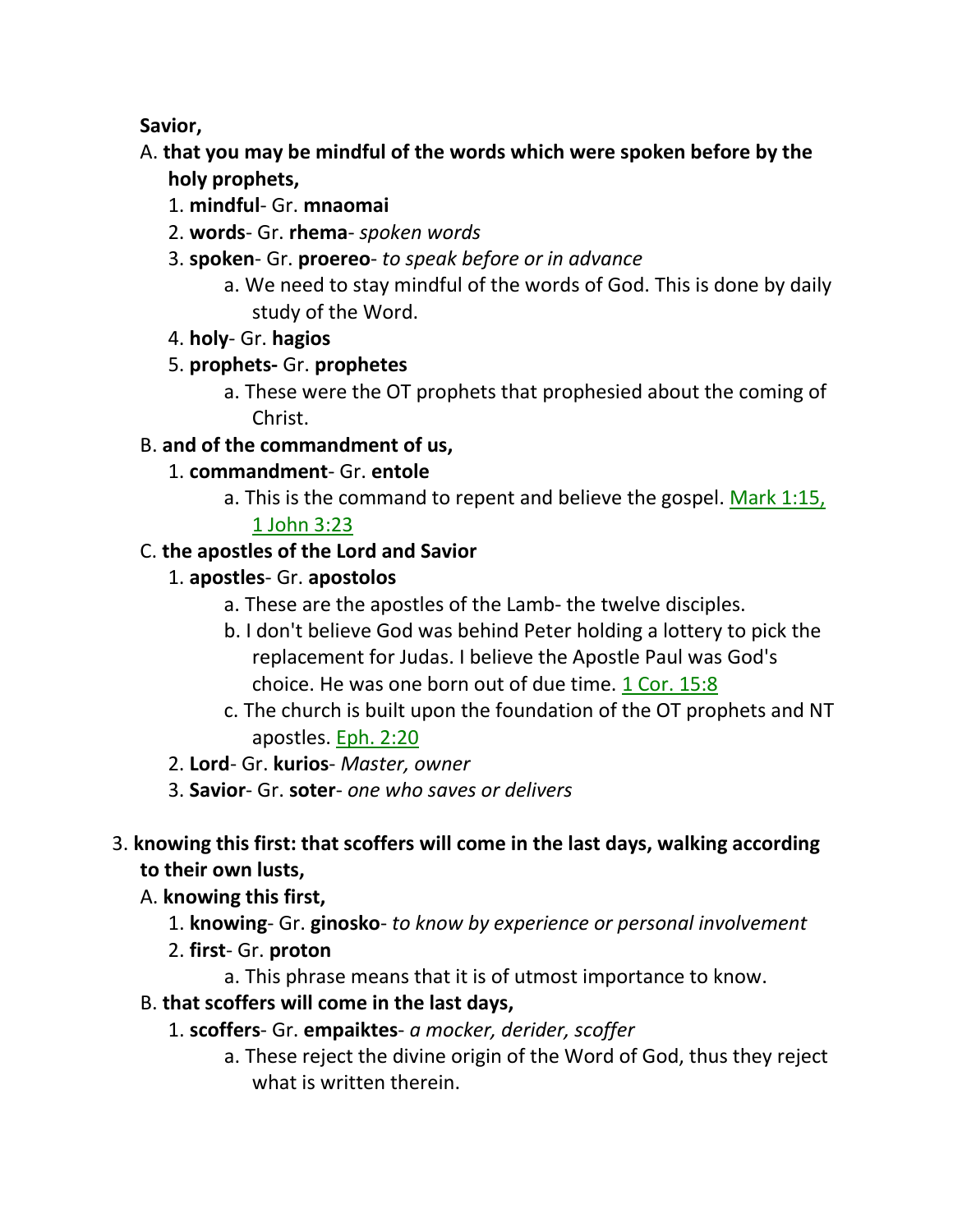- b. A scorner will seek wisdom and not be able to find it. Prov. 14:6 Wisdom begins with the fear of the Lord and a reverence for the Word of God.
- c. How does a scorner become wise. It is by heeding the Word of God. Is. 28:14
- 2. **come** Gr. **erchomai**
- 3. **last-** Gr. **eschatos**
- 4. **days** Gr. **hemera**
	- a. The last days began on the day of Pentecost and will end at the Second Advent of the Lord Jesus. Acts 2:17, 1Ti 4:1-2; 2Ti 3:1; Heb. 1:2, 1Jo\_2:18
	- b. I believe we are in the last of the last days! There have been scoffers arise throughout church history mocking the return of the Lord, but it will become more pronounced as the time appears for his second coming.
	- c. Look at all the movies that have come out about the destruction of the earth and the end of all things. Hollywood wants to make the realities of the book of Revelation look like fiction. It is something to laugh about to them.
	- d. Jude prophesied the same thing. Jude  $1:18$

## C. **walking according to their own lusts**

- 1. **walking-** Gr. **peripateo**
- 2. **lusts** Gr. **epithumia**
	- a. Spiritual things seem foolishness to the carnal man. 1 Cor. 2:14
	- b. If you walk in the Spirit you will not fulfill the lusts of the flesh. Gal. 5:16 This can only be done by someone that is born again by faith.
- 4. **and saying, "Where is the promise of His coming? For since the fathers fell asleep, all things continue as** *they were* **from the beginning of creation."** 
	- A. **and saying,**
		- 1. **saying** Gr. **lego**
	- B. **Where is the promise of His coming?**
		- 1. **promise** Gr. **epaggelia**
		- 2. **coming** Gr. **parousia**
			- a. This mocking is straight from Satan. He loves to hiss out accusing questions that ministers doubt and unbelief. He did that from the very beginning. Hath God said?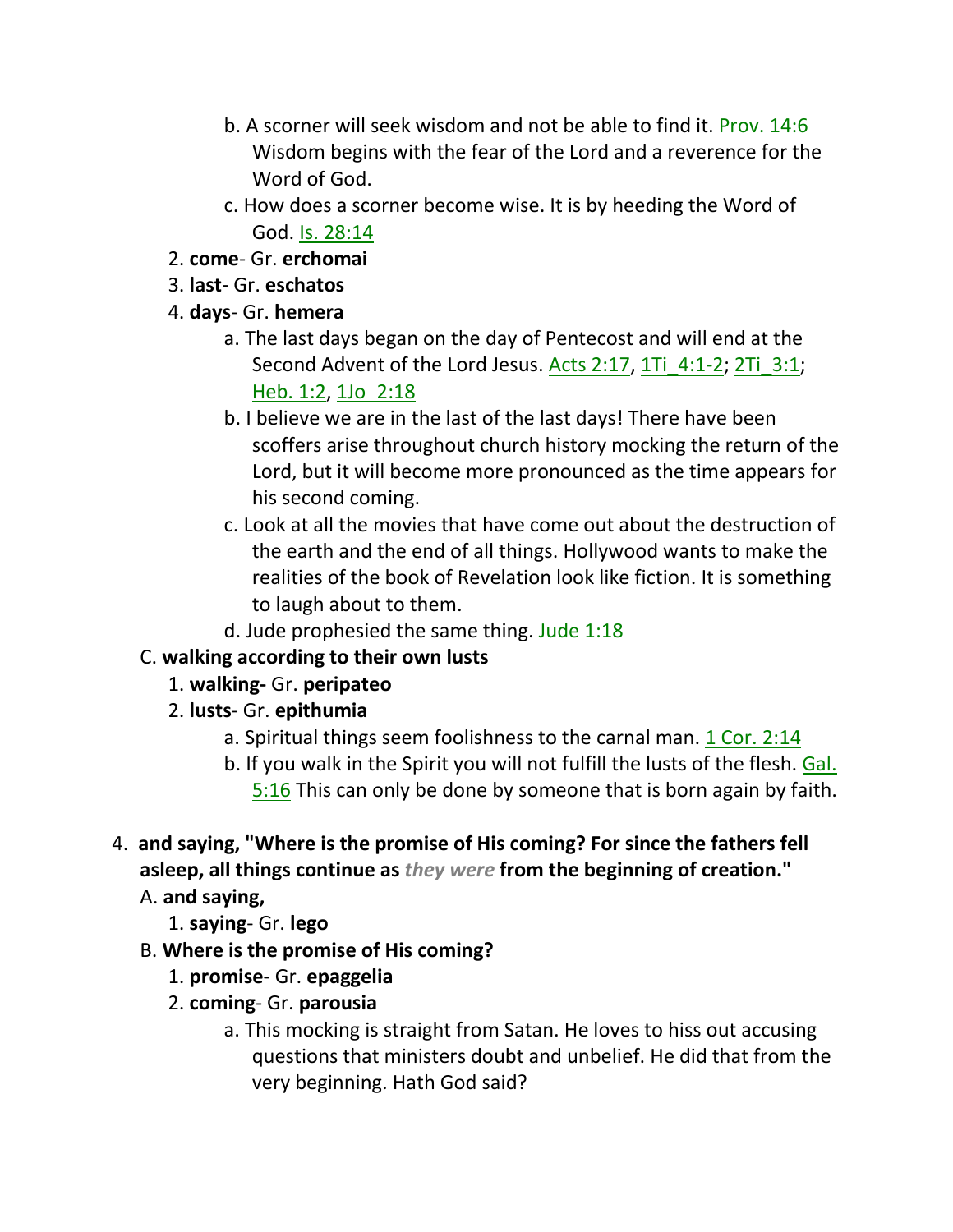#### C. **For since the fathers fell asleep,**

#### 1. **fathers**- Gr. **pater**

- a. This word gives us a clue about the false teachers Peter has been talking about. The "fathers' here speak of the Jewish fathers-*Adam, Enoch, Noah, Abraham, Isaac, Jacob*.
- b. These were Jewish false teachers.

#### 2. **fell asleep**- Gr. **kaimao**

a. Believers are seen as asleep to be awakened at the resurrection. As those who sleep are alive and will rise again in the morning, so believers who have died are still alive with God and their bodies will rise again in the morning of the resurrection.

## D. **all things continue as they were from the beginning of creation**

- 1. **continue** Gr. **diameno** *to remain throughout*
- 2. **beginning** Gr. **arche**
- 3. **creation** Gr. **ktisis**
- 5. **For this they willfully forget: that by the word of God the heavens were of old, and the earth standing out of water and in the water,**

## A. **For this they willfully forget,**

- 1. **willfully** Gr. **thelo** *to be resolved or determined, to purpose*
- 2. **forget** Gr. **lanthano** *to be hidden, to be hidden from one, secretly, unawares, without knowing*
	- a. God willfully does not remember our sins anymore because of Christ's sacrifice. Heb. 8:12
	- b. You can forget things unintentionally, but it is really bad when you choose to forget the truth in order to hold on to a lie!
	- c. Those that choose not to retain the knowledge of God are turned over to a reprobate mind. Rom. 1:28
	- d. Those who are damned are those who did not believe the truth, and those who do not believe the truth because they did not love the truth. 2 Thess. 2:10-12 The truth is God's Word. John 17:17
- B. **that by the word of God the heaven were of old,**
	- 1. **word** Gr. **logos**
		- a. Heaven and earth were created by God's Word. John 1:3 All of creation is held together by the power of God's Word. Heb. 11:3, Col. 1:17
	- 2. **heaven** Gr. **ouranos**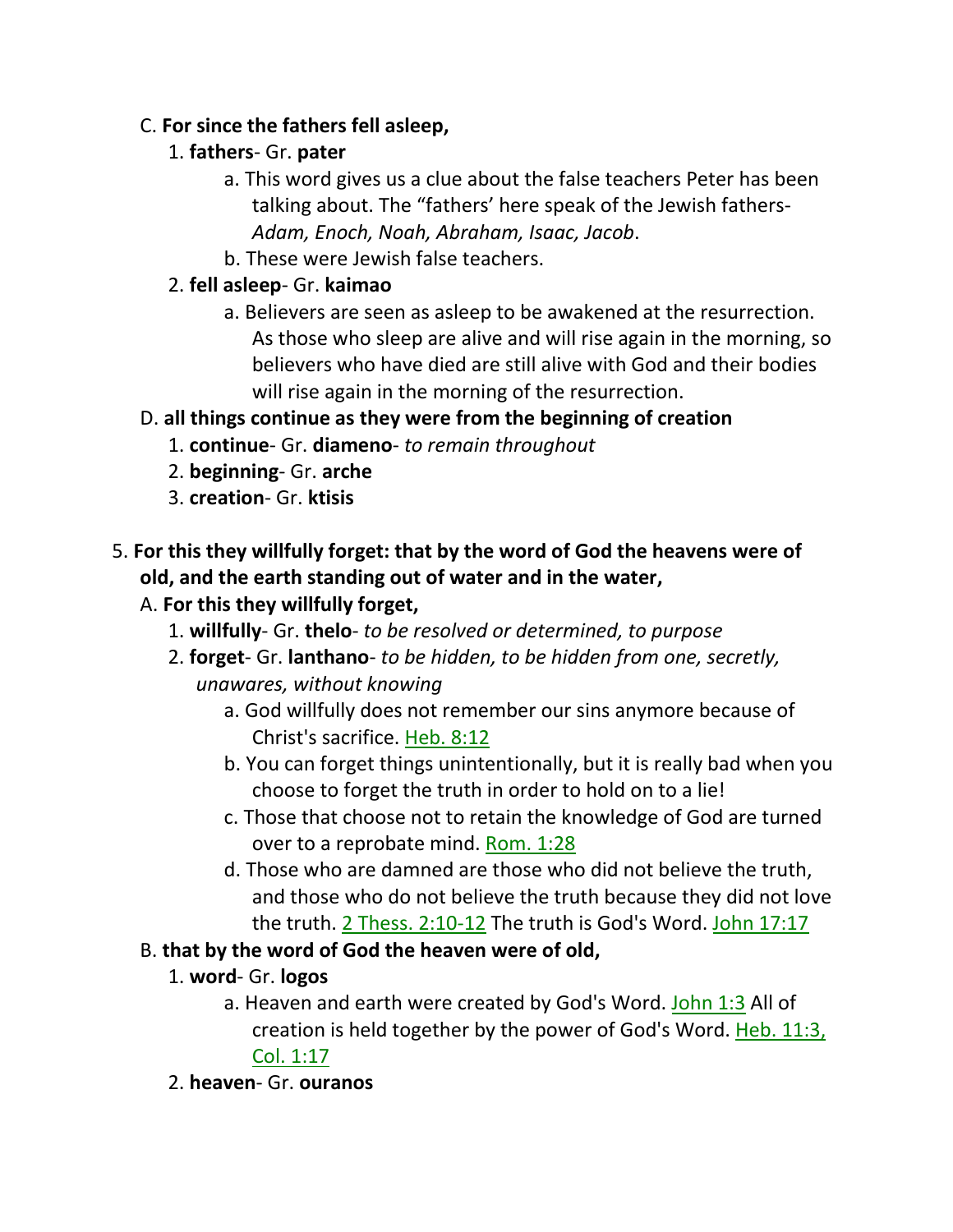- 3. **old** Gr. **ekpalai**
	- a. This was the pre-flood heaven that was a vapor canopy that broke during the flood.
- C. **and the earth standing out of the water and in the water.**
	- 1. **earth** Gr. **ge**
	- 2. **standing** Gr. **sunistao**
	- 3. **out of the water** Gr. **ek hudor** *out of water*
	- 4. **in the water** Gr. **dia hudor-** *through water*
		- a. In the very beginning the earth was completely covered with water and darkness. After the third day the water had gathered into seas and the land was under the water [sea floor] and above the water [continents]. Gen. 1:6, 9
		- b. The scoffers willful forgot that God did intervene in the past and brought judgment on all the wickedness of man by the universal flood. God did it once, and He will do it again, but this time the earth will be destroyed by fire.
- 6. **by which the world** *that* **then existed perished, being flooded with water.** A. **by which the world that then existed perished,**
	- 1. **world** Gr. **kosmos**
		- a. The world before the flood.
	- 2. **existed** Gr. *not in Greek*
	- 3. **perished** Gr. **apollumi** *to be destroyed*
	- B. **being flooded with water**
		- 1. **flooded** Gr. **katakluzo** *to surge down, deluge*
			- a. We get our word cataclysm from this word.
		- 2. **water-** Gr. **hudor**
- 7. **But the heavens and the earth** *which* **are now preserved by the same word, are reserved for fire until the day of judgment and perdition of ungodly men.** 
	- A. **But the heavens and the earth which are now preserved by the same word,**
		- 1. **heavens** Gr. **ouranos**
		- 2. **earth-** Gr. **ge**
			- a. The present earth we live in.
		- 3. **preserved** Gr. **thesaurizo** *treasure up, kept in store*
		- 4. **word** Gr. **logos**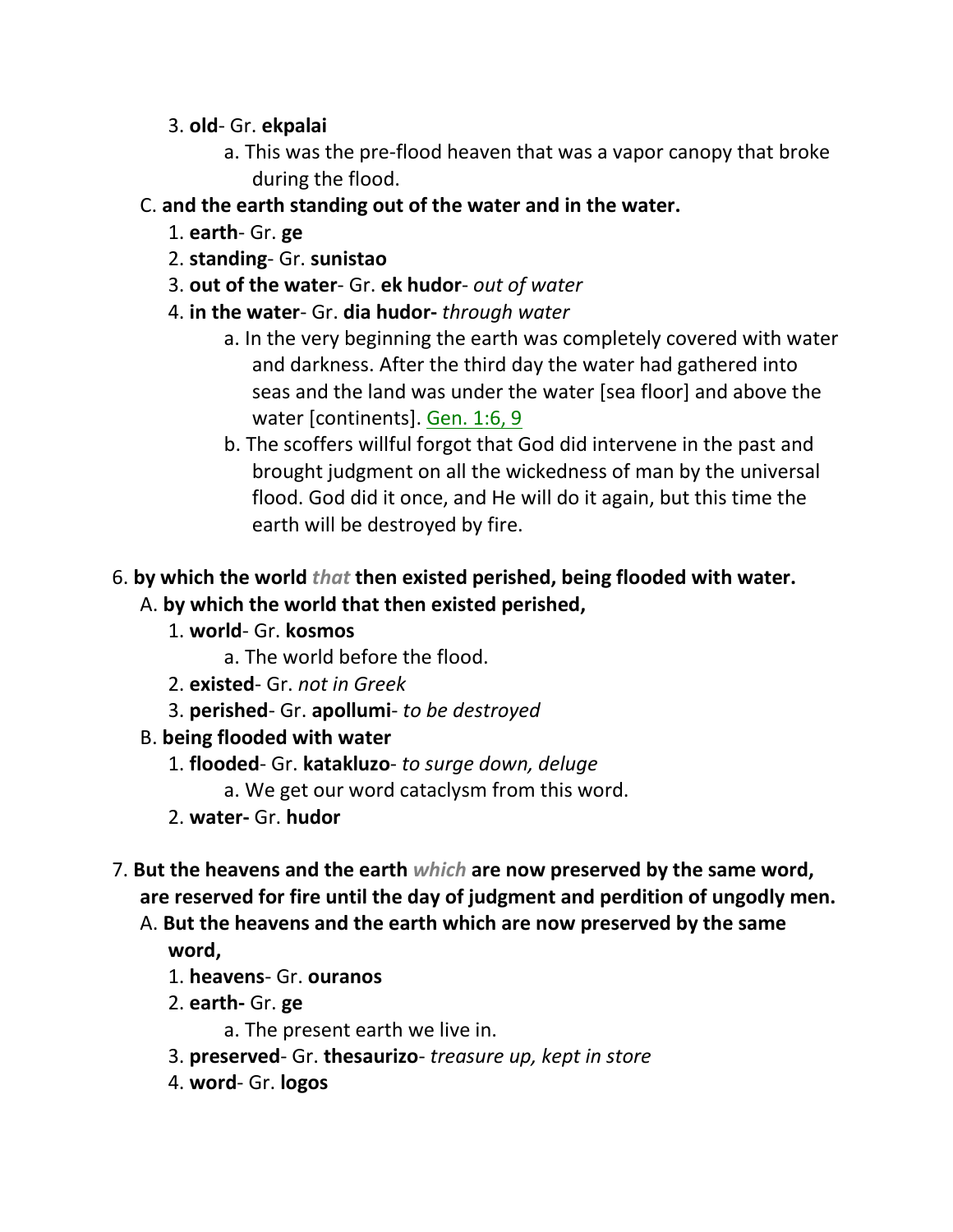- B. **are reserved for fire until the day of judgment and perdition of ungodly men.**
	- 1. **reserved** Gr. **tereo** *to keep, guard*
	- 2. **fire** Gr. **pur**
	- 3. **day of judgment** Gr. **hemera krisis**
	- 4. **perdition** Gr. **apoleia** *destruction*
	- 5. **ungodly** Gr. **asebes** *irreverent*
	- 6. **men** Gr. **anthropos**
- 8. **But, beloved, do not forget this one thing, that with the Lord one day** *is* **as a thousand years, and a thousand years as one day.**
	- A. **But beloved,**
		- 1. **beloved** Gr. **agapetos**
			- a. This term is used much before giving an exhortation. All of God's exhortations come out of His heart of love for us.
	- B. **do not forget this one thing,**
		- 1. **forget**-Gr. **lanthano me**
			- a. It is important not to forget that our timing is not the Lord's timing. He is much more patient than us! We need to keep the Lord off our time clock!
	- C. **that with the Lord one day is as a thousand years,**
		- 1. **Lord** Gr. **kurios**
		- 2. **one day** Gr. **mia hemera**
		- 3. **thousand years** Gr. **chilioi etos**

#### a. Ps. 90:4

#### D. **and a thousand years as one day**

- 1. God created the earth and all that is in it in seven days.
- 2. The unfolding of human history follows this pattern. From Adam to Christ was 4,000 years. We have been in the church age for 2,000 years. Jesus is about to return and set up His 1,000 years' reign called the Millennium. Taking that a thousand years is one day with the Lord that is 7 days! We are at the end of the sixth day. The final 1,000 is the Millennial rest of the Messiah as God rested the seventh day of creation!
- 3. It was prophesied in Hosea that Israel would be without sacrifice and King for two days and then they would be restored. Hos. 6:2 It has been two thousand years since Israel was scattered and without sacrifice and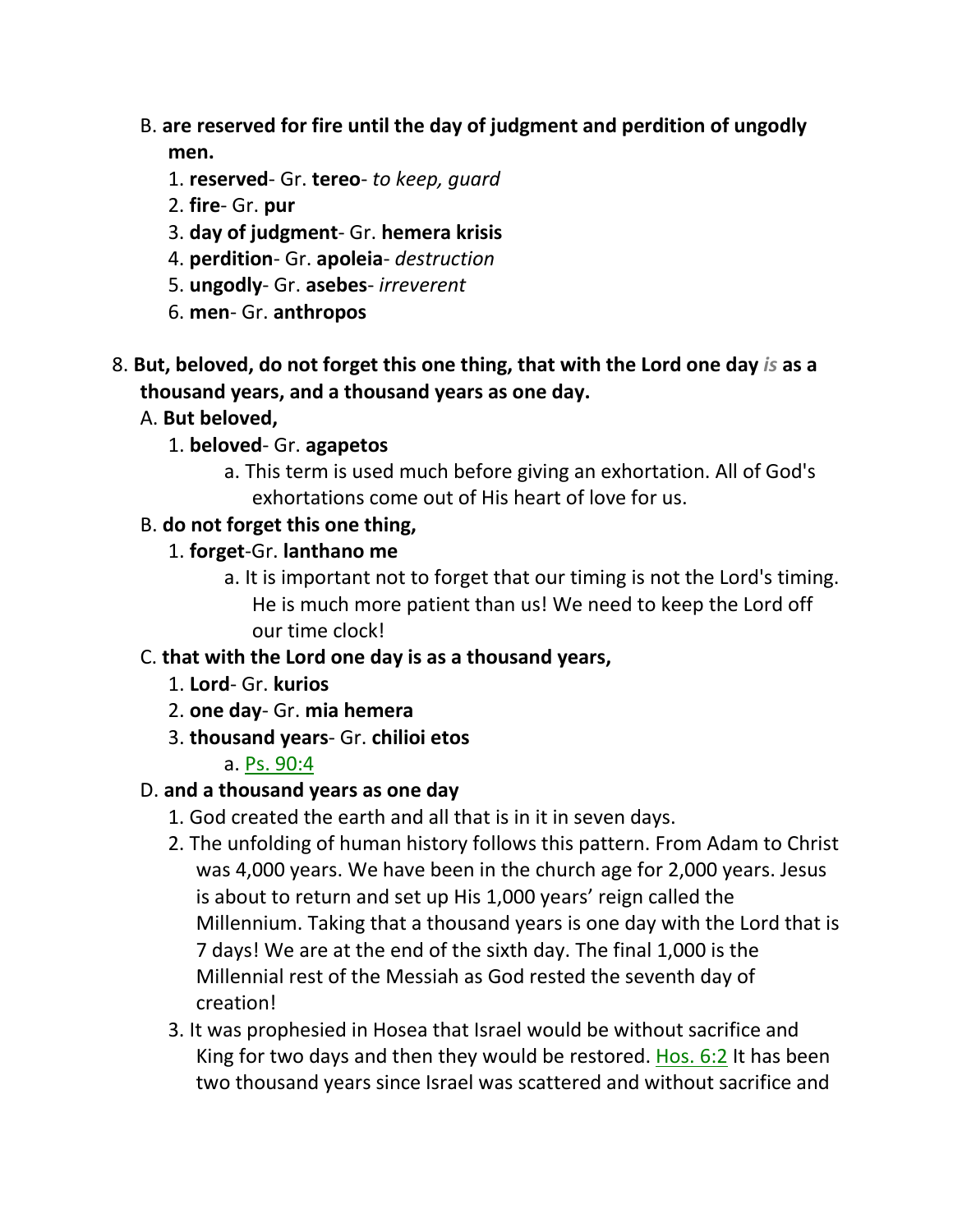King, which is two days to the Lord. This prophecy is about to come to pass! Israel will rebuild the temple, start sacrificing again, and their King Jesus is about to appear!

9. **The Lord is not slack concerning** *His* **promise, as some count slackness, but is longsuffering toward us, not willing that any should perish but that all should come to repentance.**

#### A. **The Lord is not slack concerning His promise,**

- 1. **slack** Gr. **braduno** *to be slow, to delay*
- 2. **promise** Gr. **epaggelia**
	- a. The promise of His return to the earth.
- B. **as some count slackness,**
	- 1. **count** Gr. **hegeomai**
		- a. Men have a different framework of time than God does.
	- 2. **slackness** Gr. **bradutes** *delay*
- C. **but is longsuffering toward us,**
	- 1. **longsuffering** Gr. **makrothumeo**

## D. **not willing that any should perish but that all should come to repentance**

- 1. **willing** Gr. **boulomai**
	- a. This verse debunks Calvinism which teaches that everything is God's will and God's will cannot not be thwarted or resisted. Here we see that God is not willing that people perish but people are perishing! 1 Cor. 1:18 God does not always get what He wants. If God doesn't, then don't expect you will! God has given man a free will to decide. People are not puppets on strings pulled by the Great Puppet Master in the sky.
	- b. This verse debunks Universalism. This teaching is Calvinism on steroids! Regular Calvinism teaches that it is only God's will to save some people and makes them become saved. Universalism teaches that God wants all to be saved and makes all be saved. Any doctrine that removes the free will of man to choose is a false doctrine!
- 2. **perish**-Gr. **apollumi**
	- a. God so loved the world that He sent His only begotten Son that **whoever shall believe upon Him shall not perish** but have everlasting life! John 3:16
- 3. **come**-Gr. **choreo** *to have room or space*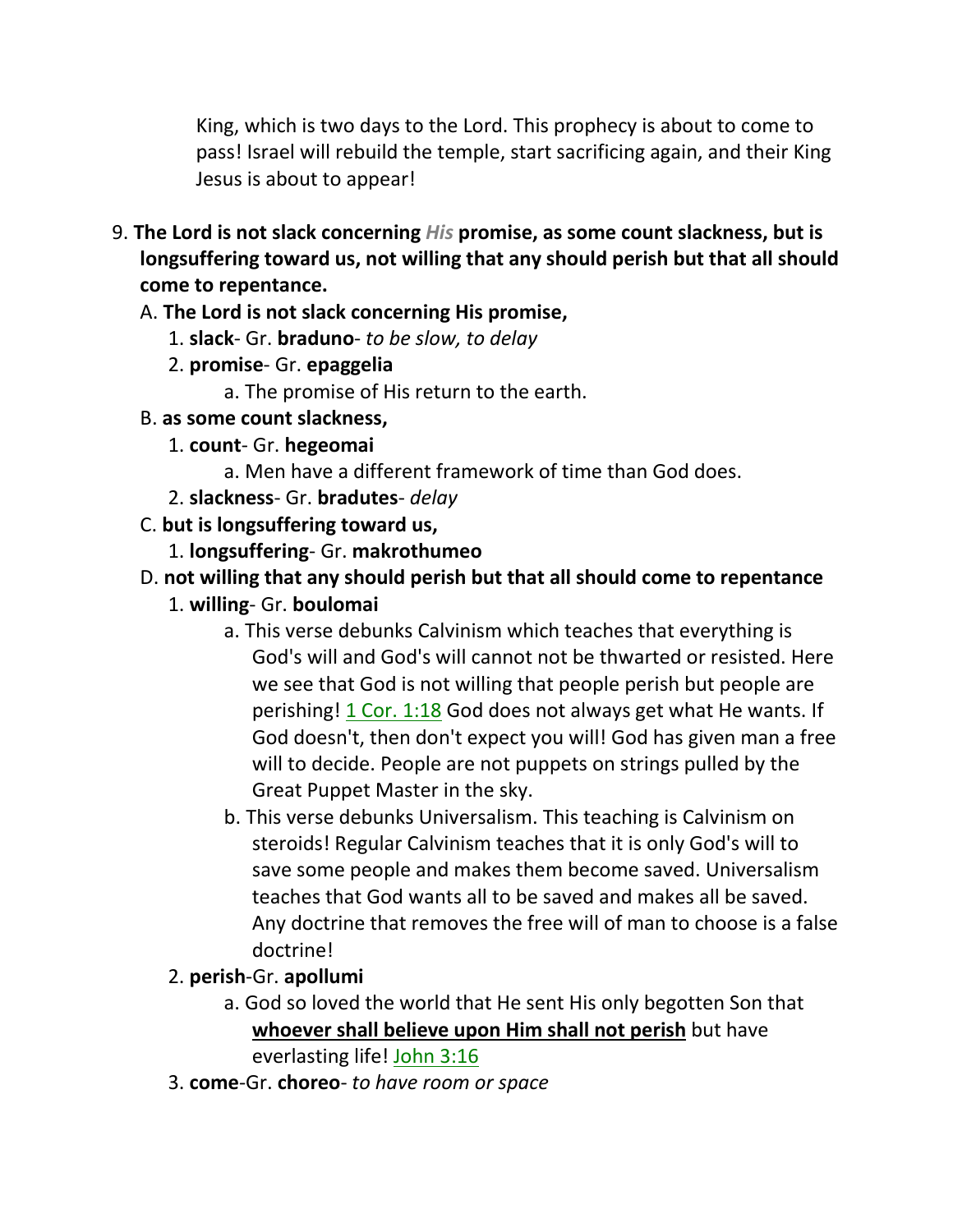- a. God is giving people room, space, and time to repent.
- b. At some point God will have to cut things off and return. New babies are being born every day. There will not ever be a time where people will not need to receive salvation. It is almost as if God just can't bring himself to stop the conveyor belt of humanity and bring judgment on the earth. However, He will do this one day.
- 4. **repentance** Gr. **metanoia** *to change the mind which results in a change in actions.*
	- a. Repentance does not deal with the emotions but with the mind. Repentance is a change of thinking that will often affect the emotions and will, but it does not start with them. Just because someone cries does not mean they have changed their mind [repented]. Just because someone did not cry does not mean they did not change their mind [repent]. We must be careful of appearances. The Lord knows the heart.
- 10. **But the day of the Lord will come as a thief in the night, in which the heavens will pass away with a great noise, and the elements will melt with fervent heat; both the earth and the works that are in it will be burned up.**  A. **But the day of the Lord will come as a thief in the night,**
	- 1. **day of the Lord** Gr. **hemera kurios**

a. The day of the Lord refers to any period when God acts in judgment upon unbelievers. It was used in the OT to describe any time when God punished evildoers and triumphed over His foes (Isa\_2:12; Isa\_13:6, Isa\_13:9; Eze\_13:5; Eze\_30:3; Joe\_1:15; Joe\_2:1, Joe\_2:11, Joe\_2:31; Joe\_3:14; Amo\_5:18, Amo\_5:20; Oba\_1:15; Zep  $1:7$ , Zep  $1:14$ ; Zec  $14:1$ ; Mal  $4:5$ ). In the NT it is a period of time with various stages:

1a. It refers to the Tribulation, a seven-year period when God will judge unbelieving Israel (1Th 5:2; 2Th 2:2, NU Text).

2a. It includes His return to earth when He will inflict vengeance on those who do not know God and who do not obey the gospel of the Lord Jesus  $(2Th 1:7-10)$ .

b. The rapture of the church is called the **Day of Jesus Christ or of Christ**- which means *the day of salvation or the Savior*. Phil. 1:6, 2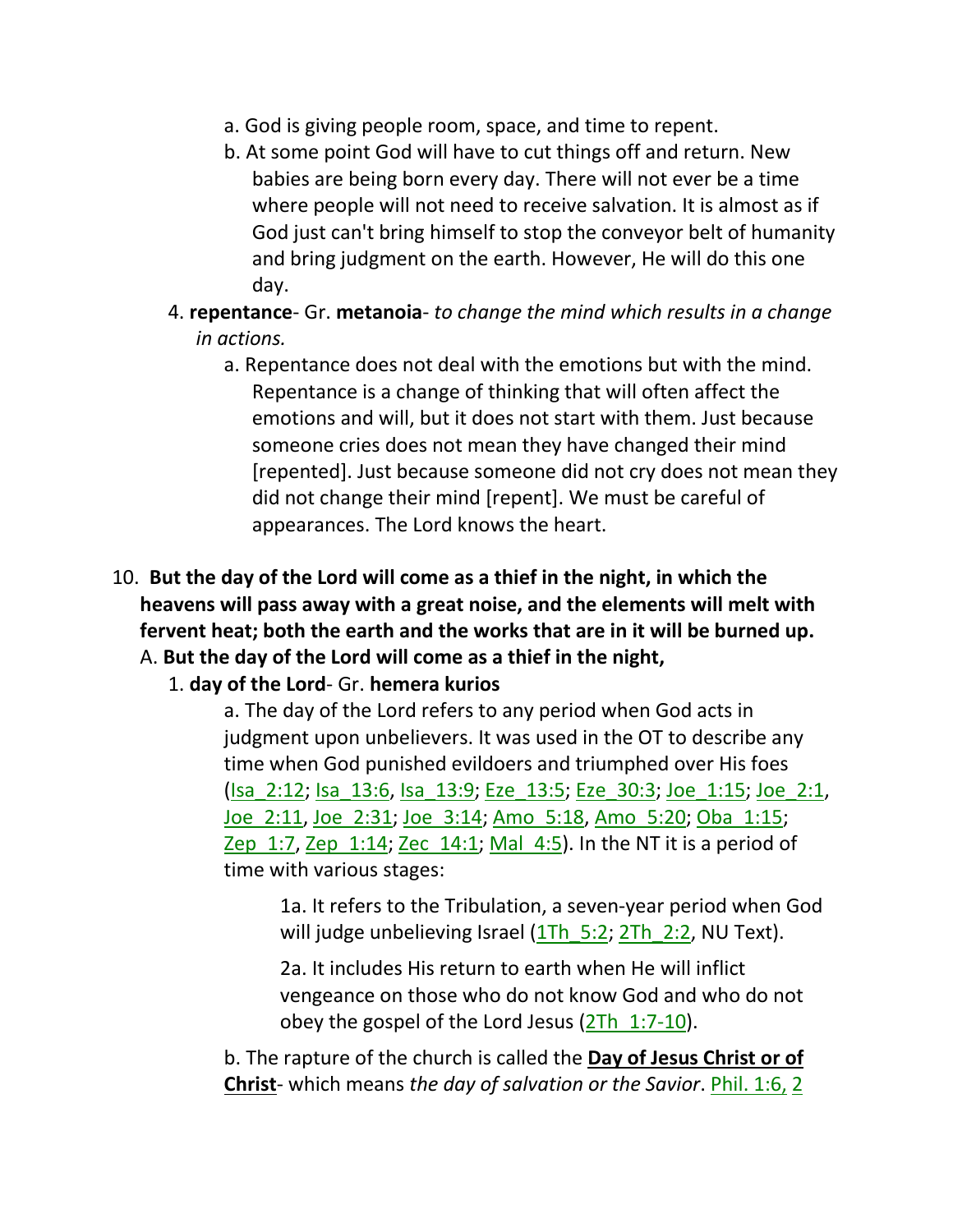Thess 2:2 The Second Advent is called the **Day of the Lord or Day of God**. vs. 12 He will come back and judge the world as the rightful Lord and God over the earth. However, Jesus comes in the Rapture in the love of a Savior! Don't confuse the **Day of the Lord** and the **Day of Jesus Christ**! They are not the same!

- 2. **come** Gr. **heko** *to arrive*
- 3. **thief** Gr. **kleptes**
	- a. The unbelievers at the end of the Tribulation will be surprised by the coming of Christ because they do not believe upon Him nor will they be looking for him to come.
	- b. Believers will not be surprised by the rapture because we believe upon Christ and look for His appearing. 1 Thess. 5:4,Titus 2:13
	- c. Unbelievers will view Jesus' return as an interruption and violation of their life much like one views a thief breaking into their house.

## 4. **night**- Gr. **nux**

a. From the time Jesus, the Light of the World, left and when He returns is called the night. Jesus will usher in a new day when he returns.

## B. **in which the heavens will pass away with a great noise,**

## 1. **heavens**- Gr. **ouranos**

- a. The heaven of the first earth was destroyed in the flood. The canopy over the earth broke and flooded the earth. The heaven of the second earth will be destroyed by fire at the end of the Tribulation. This verse speaks of this. It will be destroyed by fire. A new heaven will be made during the Millennium. The curse will be removed off the earth and people will live a long time again like they did before the flood. Is. 65:20 It appears that the canopy over the earth will be restored that will block out the harmful rays of the sun that aid in aging. Animals and man will live together peacefully. Is. 11:6, Is. 65:25 At the end of the Millennium Satan will be released and will go out and defile the earth and the nations. The heavens will again be destroyed and a new heaven and earth will be made and will usher in the eternity of eternities. Rev.  $21:1$  In total the heavens will be made new three times. Three is the number of redemption!
- 2. **pass away** Gr. **parerchomai**
	- a. The heavens will be rolled up like a garment and changed. Heb. 1:10- 12
- 3. **great noise** Gr. **rhoizedon** *a whir, whistling or whizzing, rushing motion*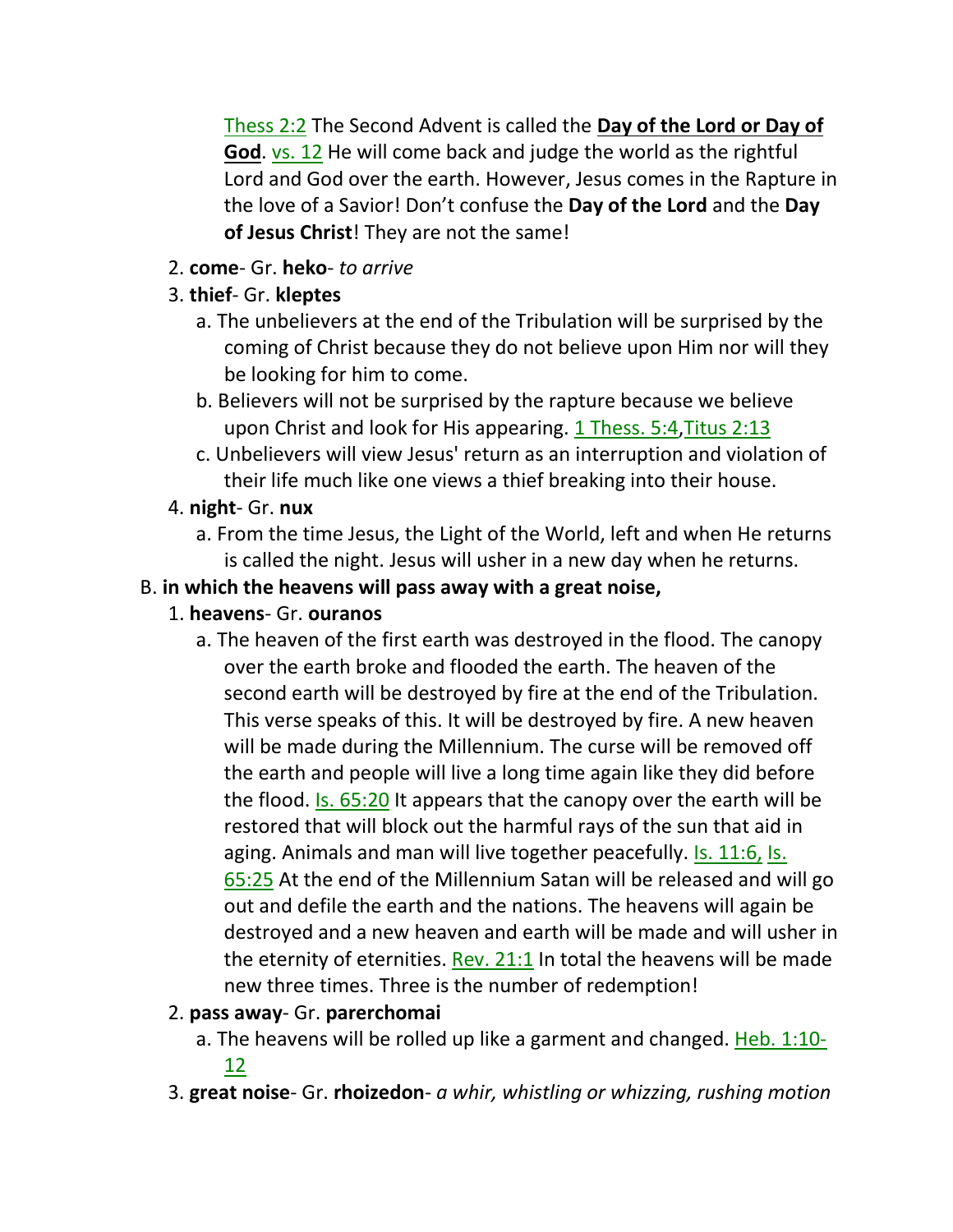- C. **and the elements will melt with fervent heat,**
	- 1. **elements** Gr. **stoicheion** *the elements from which all things have come, the material causes of the universe, the building blocks of creation.*
	- 2. **melt** Gr. **luo** *to dissolve*
	- 3. **fervent heat** Gr. **kausoo-** *to set on fire, conflagration*
- D. **both the earth and the works that are in it will be burned up.**
	- 1. **earth** Gr. **ge**
	- 2. **works** Gr. **ergon**
		- a. All construction made by man will be burned and dissolved. All monuments will be burned and dissolved. Anything man has touched will be burned.
		- b. All the hall of fames of man with their glistening busts will be burned and melted. No memory of them or their accomplishments will make it through to the next world- the Millennium! The world says the greats are "immortalized" in a hall of fame, but it is all a lie. They will not be remembered if they were not saved. Their prowess on the field will not be remembered or celebrated in the world to come. Is. 65:17
	- 3. **burned up** Gr. **katakaio** *to be totally consumed*
- 11. **Therefore, since all these things will be dissolved, what manner** *of persons* **ought you to be in holy conduct and godliness,** 
	- A. **Therefore,**
	- B. **since all these things will be dissolved,**
		- 1. **dissolved** Gr. **luo** *to loosen, dissolve*
	- C. **what manner of persons ought you to be in holy conduct and godliness**
		- 1. **persons** Gr. *not in Greek*
		- 2. **holy** Gr. **hagios** *set apart*
		- 3. **conduct** Gr. **anastrophe**
		- 4. **godliness** Gr. **eusebeia** *reverence*
			- a. Not that we are in danger of being burnt up, but this means that our holy and godly lives will be a witness to those who perish. Our lives are to be billboards for the gospel, whether for good or bad. This holy life is only lived out by the grace of God within us. 2 Cor. 1:12

#### 12. **looking for and hastening the coming of the day of God, because of which**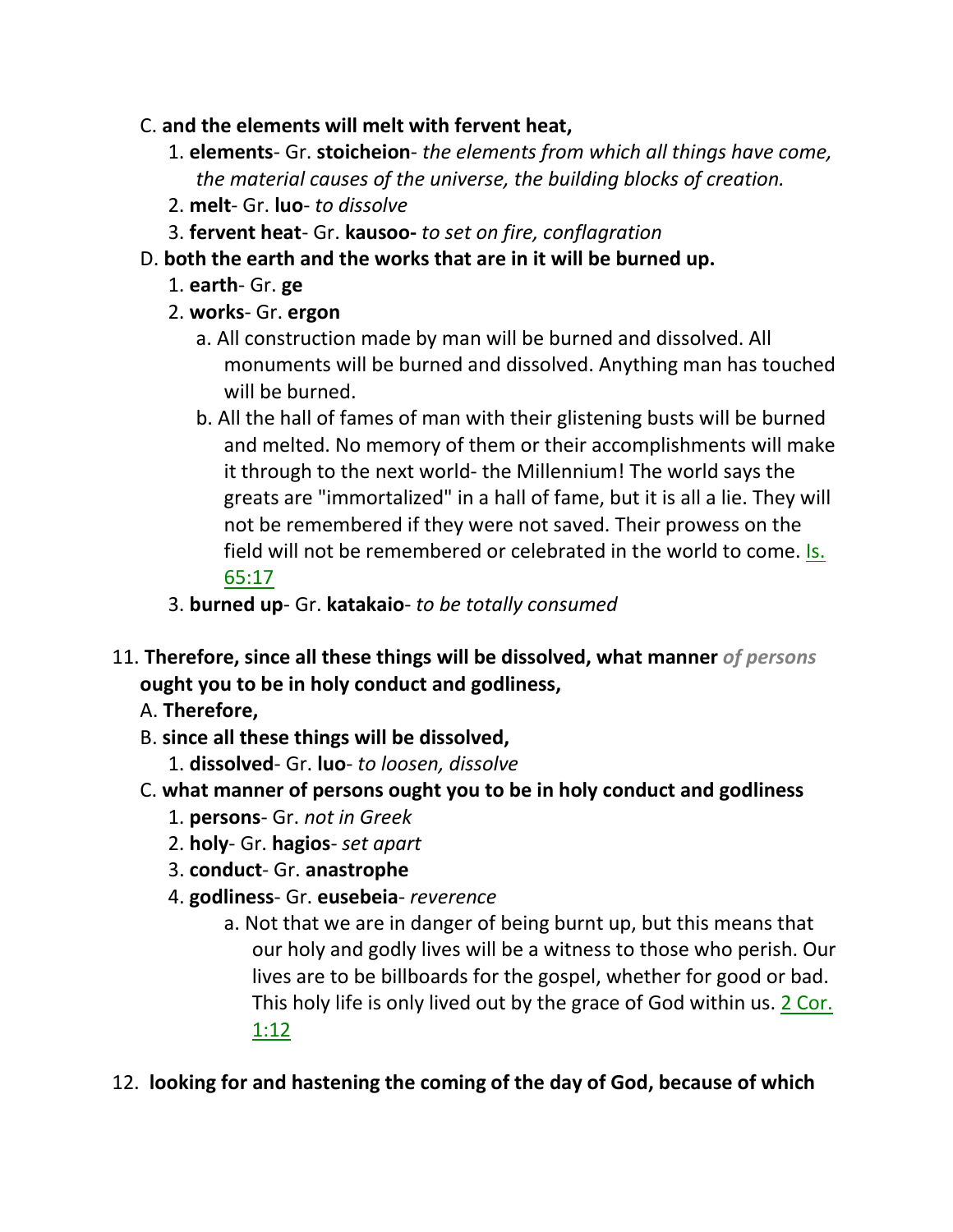**the heavens will be dissolved, being on fire, and the elements will melt with fervent heat?** 

- A. **looking for and hastening the coming of the day of God,**
	- 1. **looking for** Gr. **prosdakao** *to expect (whether in thought, in hope, or in fear)*
		- a. Again believers will not be surprised by the coming of Jesus. They are looking for it!
	- 2. **hastening** Gr. **speudo** *to speed up*
	- 3. **coming** Gr. **parousia** *appearance*
	- 4. **day of God** Gr. **hemera theos**
		- a. This is the Second Advent where the world will meet God, their Creator. This is after the Tribulation. The Rapture is before the Tribulation where the church meets her loving Savior!
		- b. God does not have a set time table. The church as a say in how soon Jesus comes back to rapture his church and then seven years later to come to the earth in judgment.
		- c. We saw a few verses earlier that God is waiting for people to repent and believe the gospel. It is up to us to preach that gospel to ever creature. The sooner we do this the sooner He will return.
- B. **because of which the heavens will be dissolved,**
	- 1. **heavens** Gr. **ouranos**
	- 2. **dissolved** Gr. **luo**
		- a. This is after the Tribulation.
- C. **being on fire,**
	- 1. **fire** Gr. **puroo**
- D. **and the elements will melt with fervent heat?**
	- 1. **elements** Gr. **stoicheion**
	- 2. **melt** Gr. **teko**
	- 3. **fervent heat** Gr. **kausoo**
		- a. This is repeated again from the last verse as emphasis. This will happen. It is not in the realm of possibility but certainty.

## 13. **Nevertheless we, according to His promise, look for new heavens and a new earth in which righteousness dwells.**

- A. **Nevertheless we,**
	- 1. We believers
- B. **according to His promise,**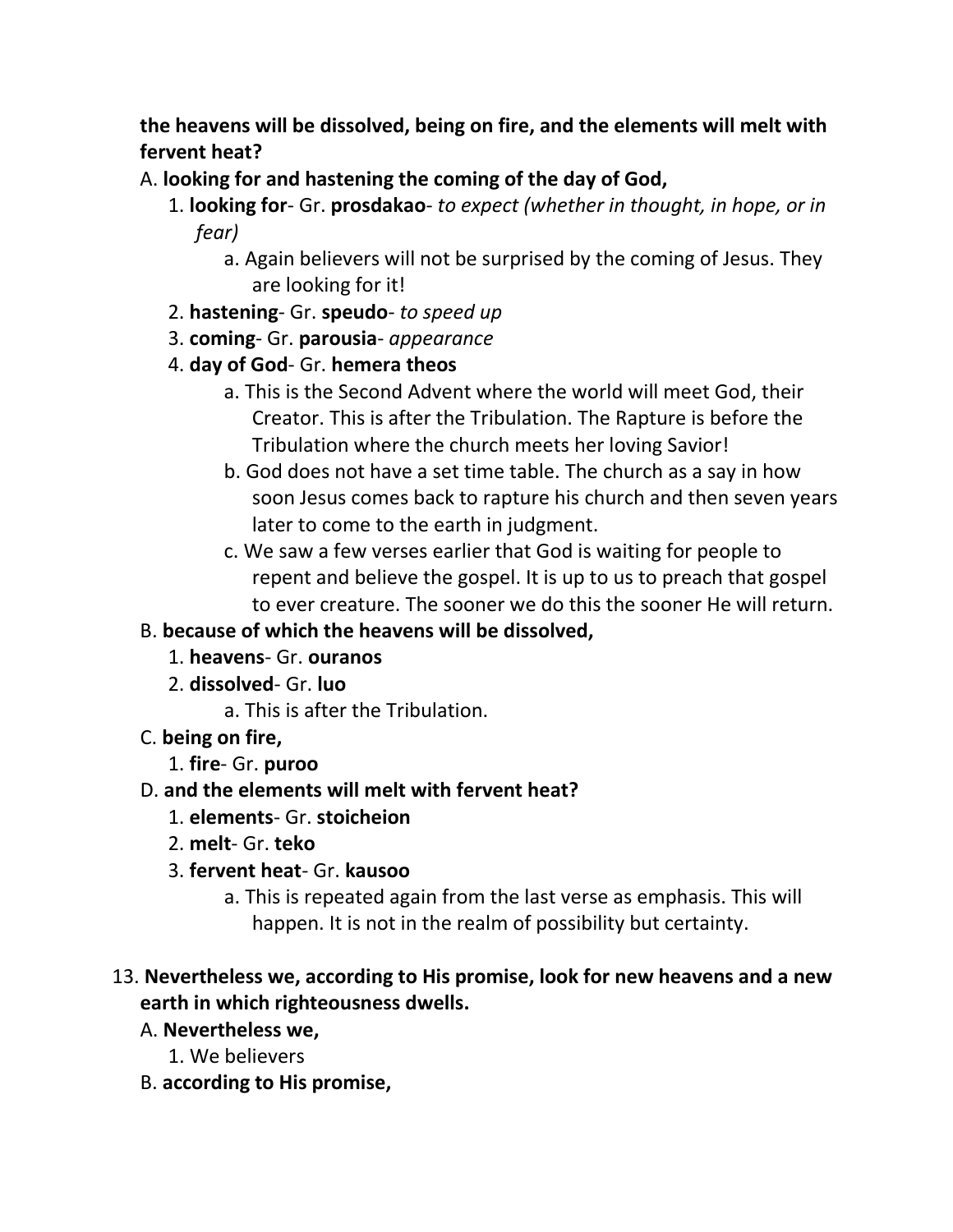1. **promise**- Gr. **de**

#### C. **look for new heavens and a new earth in which righteousness dwells**

- 1. **look for** Gr. **prosdakao**
- 2. **new** Gr. **kainos** *new in quality*
	- a. The Greek word **kainos** means new in quality. The Greek word **neos** means new it time.
- 3. **heavens** Gr. **ouranos**
- 4. **new** Gr. **kainos-** *new in quality*
- 5. **earth** Gr. **ge**
	- a. The revelation of Scripture ends at this point. We do not know what will happen past this point, but we have an eternity that will unfold to us, which hold untold glories for us!
	- b. On the third reformation of the earth after the Millennium there will be no seas. This will greatly increase the capacity for population to live on the earth. Rev. 21:1
- 6. **righteousness** Gr. **dikaiosune**
- 7. **dwells** Gr. **katoikeo**
	- a. We believers are looking for this because we are righteous and this new earth will be our possession and dwelling place. The earth is our inheritance! Matt. 5:5
	- b. After the Millennium God will make a new heavens and a new earth and the New Jerusalem will come out of heaven and rest over the earth. Rev. 21:2, 10, 24. Believers will be able to go back and forth from the new earth into the New Jerusalem. We will have a dwelling place in both places! We inherit heaven and earth!
	- c. No unbelievers will present in this new earth or in the New Jerusalem. Rev. 21:27
- 14. **Therefore, beloved, looking forward to these things, be diligent to be found by Him in peace, without spot and blameless;** 
	- A. **Therefore**,
	- B. **beloved** Gr. **apapetos**
		- 1. A common term of affection used with exhortation.
	- C. **looking forward to these things,**
		- 1. **looking forward** Gr. **prosdokao**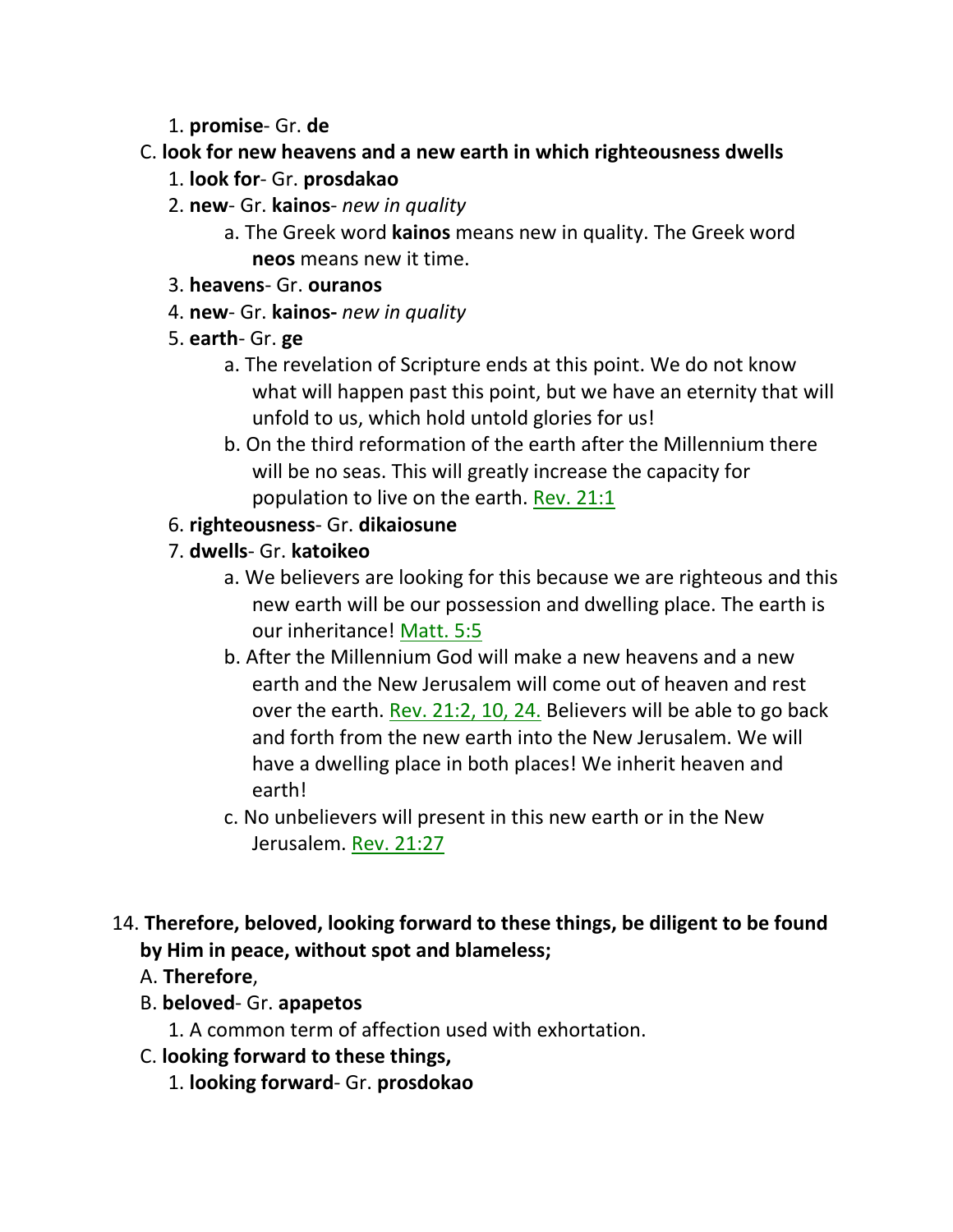#### D. **be diligent to be found by Him in peace,**

## 1. **diligent**- Gr. **spoudazo**

a. We must be diligent to stand in the truth of God's grace and resist all forms of legalism that would pull us away from our faith in Christ as our righteousness to our own righteousness.

## 2. **found**- Gr. **heurisko**

a. This is the same thing as Paul mentions in Philippians about being found in Him [Christ] not having his own righteousness but the righteousness which is of Christ. Phil. 3:9

## 3. **peace**- Gr. **eirene**

a. This is the same as being found in grace. Peace always comes from grace. Sixteen NT letters begin with Grace and Peace...

## E. **without spot and blameless**

- 1. **without spot-** Gr. **aspilos** *free from censure, irreproachable*
	- a. Only in Christ we are free from censure and irreproachable. Eph. 5:27

## 2. **blameless**- Gr. **amometos**- *that cannot be censured, blameless*

- a. Only in Christ we are without blame. 1 Cor. 1:8, Eph. 1:4
- b. We are not without spot or blameless in our performance, words, or actions. We are without spot and blameless in our identity in Christ. Our reborn spirit is without spot or blame.
- c. How can we be censured by God on the day of Judgment for sins that He does not remember any more? Heb. 10:17

#### 15. **and consider** *that* **the longsuffering of our Lord** *is* **salvation—as also our beloved brother Paul, according to the wisdom given to him, has written to you,**

## A. **and consider that the longsuffering of our Lord is salvation**

- 1. **consider** Gr. **hegeomai** *to deem or consider*
- 2. **longsuffering** Gr. **makrothumia**
- 3. **salvation** Gr. **soteria** *deliverance, preservation, salvation*
	- a. Some unstable souls will say that this verse teaches that God's patience with humanity ensures all of humanity will be saved. Universalists love to cherry pick the Bible. They love certain verses they take out of context to support the lie of universalism and leave out the multitude of other verses that teach against it.
	- b. This verse is amplifying on verse 9 which states that God is patient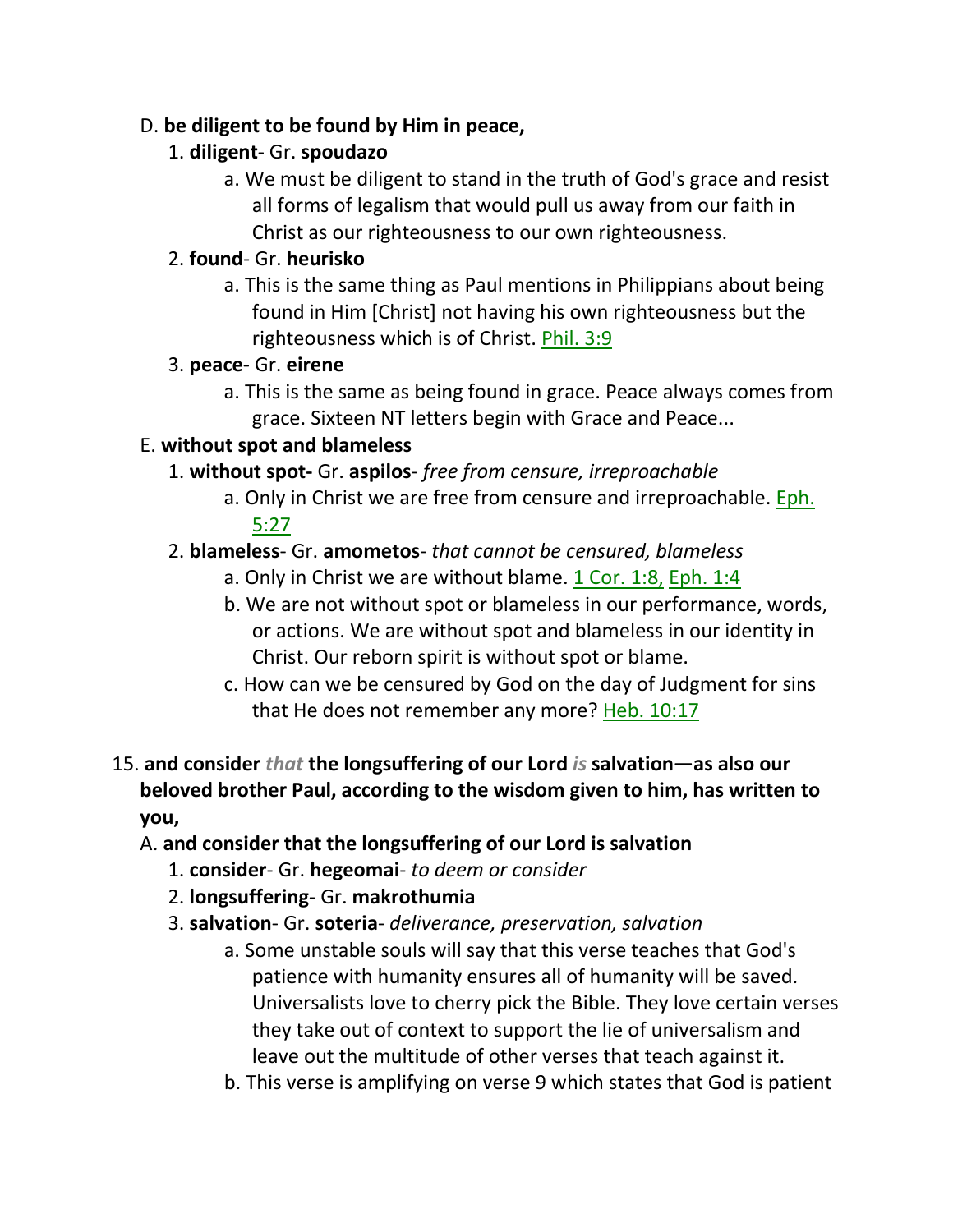so he is giving space and time for people to repent. In the phrase "the longsuffering of our Lord is salvation", the word "is" is in italics. It is not found in the Greek. We must supply the missing words to convey the thought of the verse and context it is found in. It would better be translated according to the context- "the longsuffering of our Lord *is for the purpose of* salvation." The meaning is that the Lord is waiting to come back to give people time to repent and believe the gospel and be saved.

## B. **as also our beloved brother Paul,**

- 1. **beloved** Gr. **agapetos**
	- a. In many things Paul had a greater revelation of the New Covenant truths than Peter. Peter even alludes to this. vs. 16 However, he did not get jealous of Paul. He held Paul in high esteem and in love.
	- b. This is more remarkable when you remember that Paul rebuked Peter at Antioch in front of the whole church. Gal. 2 Peter took that rebuke humbly and did not hold an offence towards Paul.
- 2. **brother-** Gr. **adelphos** *one who shares the same womb*
- 3. **Paul** Gr. **Paulos-** *means little*

## C. **according to the wisdom given to him,**

- 1. **wisdom** Gr. **sophia**
	- a. Paul's prayers centered around asking for wisdom, knowledge, and understanding. He received these in abundance!
	- b. Paul prayed in tongues more than all the Corinthians. It is no wonder he had wisdom into the mysteries of God. When you speak in tongues you speak mysteries! 1 Cor. 14:2

#### 2. **given**- Gr. **didomi**

a. Wisdom is a gift from God, but you need to ask Him in faith for it.

#### James 1:5

## D. **has written to you**

#### 1. **written**- Gr. **grapho**

- a. Peter ministered in the region of Galatia. He might be referring here to the book of Galatians or other of Paul's epistles that had made it around to the churches.
- 16. **as also in all his epistles, speaking in them of these things, in which are some things hard to understand, which untaught and unstable** *people* **twist**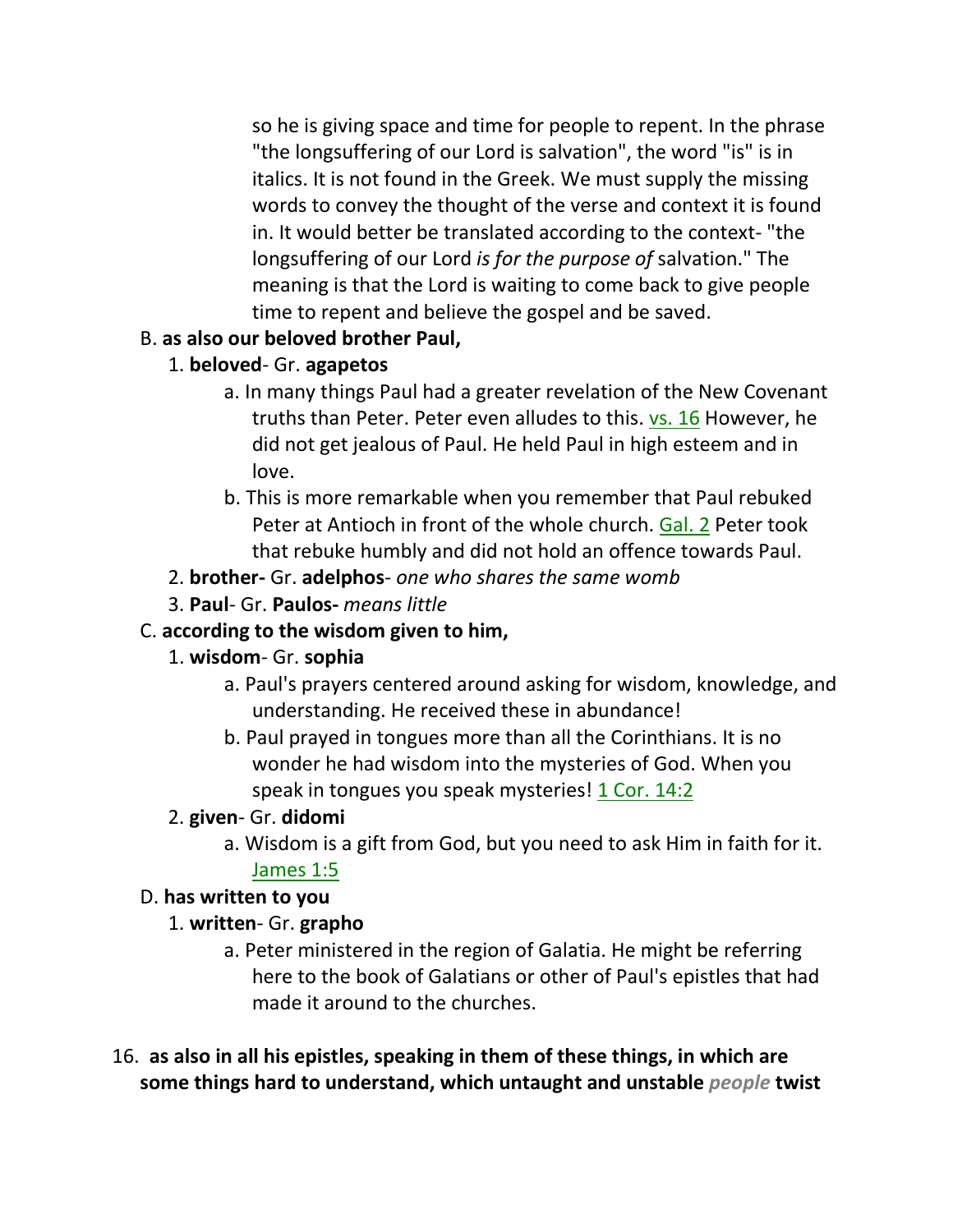**to their own destruction, as** *they do* **also the rest of the Scriptures.** 

- A. **as also in all his epistles,**
	- 1. **epistles** Gr. **epistole**
		- a. This means letters, not the apostles' wives!
- B. **speaking in them of these things,**
	- 1. **speaking** Gr. **laleo**
- C. **in which are some things hard to understand,**
	- 1. **hard to understand** Gr. **dusnoetos-** *hard to perceive or understand*
		- a. These truths are hard to understand to the natural mind. They must become spiritual revelation to the heart!
- D. **which untaught and unstable people twist to their own destruction,**
	- 1. **untaught** Gr. **amathes** *to be undiscipled, undisciplined, unlearned*
		- a. These false teachers had never become disciples of Jesus. They were not born again, nor did they seek out his character, disciplines, or ways.
		- b. Part of being a disciple is to put the Word of God into practice and display the nature and character of Jesus.
	- 2. **unstable** Gr. **asteriktos**
	- 3. **twist-** Gr. **stebloo** *to torture, put to the rack, metaphorically to pervert, of one who wrests or tortures language in a false sense*
		- a. There are some who torture Scripture! How do they do that? It is by taking verses out of context to make them say what they want them to say.
		- b. Those who are properly taught the Word of God will be tortured when they hear Scripture taken out of context!
	- 4. **destruction-** Gr. **apoleia** *ruin*
- E. **as they do also the rest of the Scriptures**
	- 1. **rest** Gr. **loipoi**
		- a. This word shows that Paul's letters were esteemed in the early church as Scripture.
	- 2. **Scriptures** Gr. **graphe-** *the writings*
- 17. **You therefore, beloved, since you know** *this* **beforehand, beware lest you also fall from your own steadfastness, being led away with the error of the wicked;** 
	- A. **You therefore,**
	- B. **beloved,**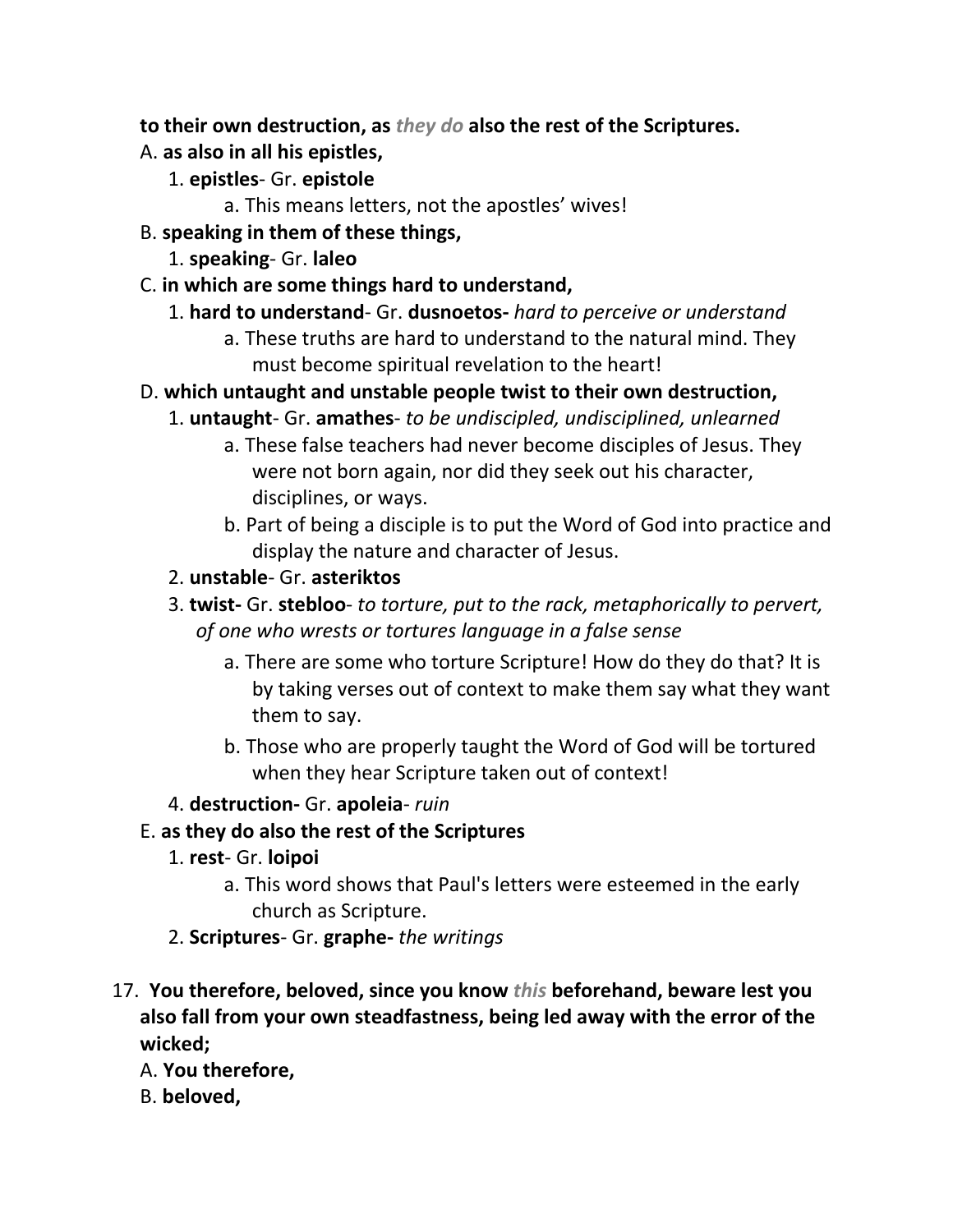- 1. Once again the term of endearment used before exhortations or corrections.
- C. **since you know this beforehand,**
	- 1. **know this beforehand** Gr. **proginosko**
- D. **beware lest you also fall from your own steadfastness,**
	- 1. **beware** Gr. **phulasso** *to be on military guard*
	- 2. **fall-** Gr. **ekpipto** *to fall out of*
	- 3. **steadfastness** Gr. **sterigmos** *firm condition, steadfastness:*
		- a. We have our steadfastness through our faith in Christ as our righteousness.
		- b. We can fall from our steadfastness by rejecting faith in Christ.
- E. **being led away with the error of the wicked**
	- 1. **led away** Gr. **sunapago** *to be carried off with as a prisoner of war*
	- 2. **error** Gr. **plane**
	- 3. **wicked** Gr. **athesmos** *one who breaks through the restraint of law and gratifies his lusts*
		- a. The false teachers that Peter is talking about here is the same Jude spoke of. He said that these turn the grace of God into lasciviousness and even denied the Lord Jesus. Hebrews teaches that we can surrender to sin so much that it hardens our heart to the point we depart from the living God. Heb. 3:12
		- b. It is possible to renounce your faith in Christ, but it is very rare.
- 18. **but grow in the grace and knowledge of our Lord and Savior Jesus Christ. To Him** *be* **the glory both now and forever. Amen.**

#### A. **but grow in the grace and knowledge of our Lord and Savior Jesus Christ.**

- 1. **grow** Gr. **auxano** *enlarge*
	- a. We can grow in our receiving of God's grace. God has given us all grace, but we must receive grace by faith. Our faith can grow. 2 Thess. 1:3 Since our faith can grow then our receiving of God's grace can grow as well.
- 2. **grace** Gr. **charis**
	- a. There is a cross side to grace. This is grace that came to us because of the cross. This is positional in nature. We are forgiven of our sins and justified. There is also a resurrection side of grace. This is grace that came to us through the new birth. This grace brings power and the fruit of the Spirit to our lives.